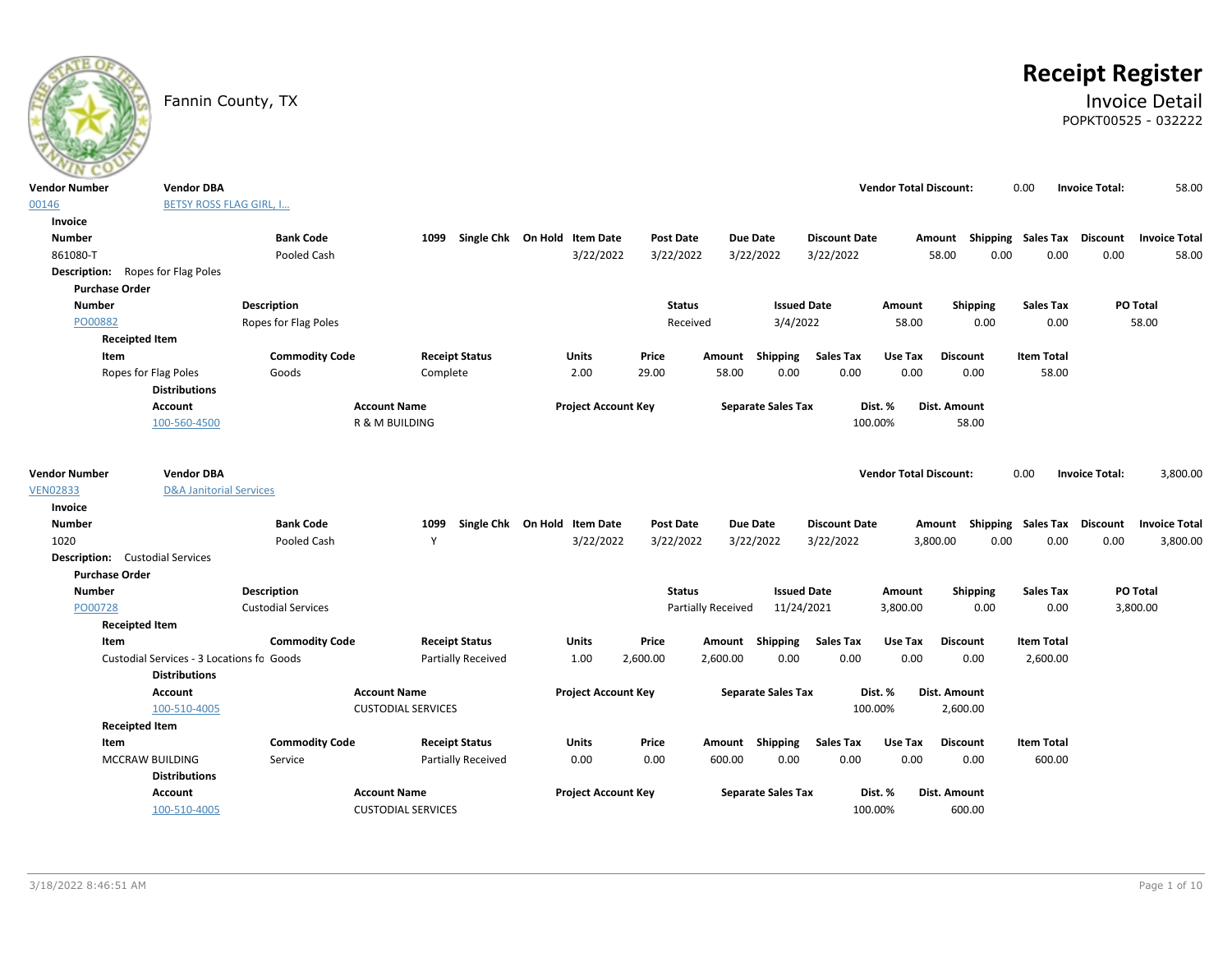|                       | <b>Receipted Item</b>                 |                          |                           |                              |                  |                           |                      |                               |                           |                   |                                   |
|-----------------------|---------------------------------------|--------------------------|---------------------------|------------------------------|------------------|---------------------------|----------------------|-------------------------------|---------------------------|-------------------|-----------------------------------|
|                       | Item                                  | <b>Commodity Code</b>    | <b>Receipt Status</b>     | Units                        | Price            | Shipping<br>Amount        | <b>Sales Tax</b>     | Use Tax                       | <b>Discount</b>           | <b>Item Total</b> |                                   |
|                       | W&P Building                          | Service                  | <b>Partially Received</b> | 0.00                         | 0.00             | 600.00<br>0.00            | 0.00                 | 0.00                          | 0.00                      | 600.00            |                                   |
|                       | <b>Distributions</b>                  |                          |                           |                              |                  |                           |                      |                               |                           |                   |                                   |
|                       | <b>Account</b>                        | <b>Account Name</b>      |                           | <b>Project Account Key</b>   |                  | <b>Separate Sales Tax</b> |                      | Dist. %                       | Dist. Amount              |                   |                                   |
|                       | 100-510-4005                          |                          | <b>CUSTODIAL SERVICES</b> |                              |                  |                           | 100.00%              |                               | 600.00                    |                   |                                   |
| <b>Vendor Number</b>  | <b>Vendor DBA</b>                     |                          |                           |                              |                  |                           |                      | <b>Vendor Total Discount:</b> |                           | 0.00              | <b>Invoice Total:</b><br>797.50   |
| 00491                 | <b>FOUR STAR HEATING &amp; A</b>      |                          |                           |                              |                  |                           |                      |                               |                           |                   |                                   |
| Invoice               |                                       |                          |                           |                              |                  |                           |                      |                               |                           |                   |                                   |
| <b>Number</b>         |                                       | <b>Bank Code</b>         | 1099                      | Single Chk On Hold Item Date | <b>Post Date</b> | <b>Due Date</b>           | <b>Discount Date</b> |                               | Amount Shipping Sales Tax |                   | Discount<br><b>Invoice Total</b>  |
| S-30219               |                                       | Pooled Cash              |                           | 3/22/2022                    | 3/22/2022        | 3/22/2022                 | 3/22/2022            | 797.50                        | 0.00                      | 0.00              | 0.00<br>797.50                    |
|                       | <b>Description: HEATER REPAIRS</b>    |                          |                           |                              |                  |                           |                      |                               |                           |                   |                                   |
| <b>Purchase Order</b> |                                       |                          |                           |                              |                  |                           |                      |                               |                           |                   |                                   |
| <b>Number</b>         |                                       | <b>Description</b>       |                           |                              | <b>Status</b>    |                           | <b>Issued Date</b>   | Amount                        | Shipping                  | <b>Sales Tax</b>  | PO Total                          |
| PO00805               |                                       | <b>HEATER REPAIRS</b>    |                           |                              | Received         | 1/19/2022                 |                      | 797.50                        | 0.00                      | 0.00              | 797.50                            |
|                       | <b>Receipted Item</b>                 |                          |                           |                              |                  |                           |                      |                               |                           |                   |                                   |
|                       | Item                                  | <b>Commodity Code</b>    | <b>Receipt Status</b>     | Units                        | Price            | Amount Shipping           | <b>Sales Tax</b>     | Use Tax                       | <b>Discount</b>           | <b>Item Total</b> |                                   |
|                       | INSTALLATION/HEAT STRIP KIT IN Goods  |                          | Complete                  | 1.00                         | 797.50           | 797.50<br>0.00            | 0.00                 | 0.00                          | 0.00                      | 797.50            |                                   |
|                       | <b>Distributions</b>                  |                          |                           |                              |                  |                           |                      |                               |                           |                   |                                   |
|                       | Account                               | <b>Account Name</b>      |                           | <b>Project Account Key</b>   |                  | <b>Separate Sales Tax</b> |                      | Dist. %                       | Dist. Amount              |                   |                                   |
|                       | 100-565-4500                          |                          | <b>R&amp;M BUILDING</b>   |                              |                  |                           |                      | 100.00%                       | 797.50                    |                   |                                   |
|                       |                                       |                          |                           |                              |                  |                           |                      |                               |                           |                   |                                   |
| <b>Vendor Number</b>  | <b>Vendor DBA</b>                     |                          |                           |                              |                  |                           |                      | <b>Vendor Total Discount:</b> |                           | 0.00              | <b>Invoice Total:</b><br>1,244.42 |
| 00128                 | <b>HART INTERCIVIC</b>                |                          |                           |                              |                  |                           |                      |                               |                           |                   |                                   |
| Invoice               |                                       |                          |                           |                              |                  |                           |                      |                               |                           |                   |                                   |
| <b>Number</b>         |                                       | <b>Bank Code</b>         | 1099                      | Single Chk On Hold Item Date | <b>Post Date</b> | Due Date                  | <b>Discount Date</b> |                               | Amount Shipping Sales Tax |                   | Discount<br><b>Invoice Total</b>  |
| 086773                |                                       | Pooled Cash              |                           | 3/22/2022                    | 3/22/2022        | 3/22/2022                 | 3/22/2022            | 945.00                        | 14.42                     | 0.00              | 0.00<br>959.42                    |
|                       | <b>Description:</b> ELECTION SUPPLIES |                          |                           |                              |                  |                           |                      |                               |                           |                   |                                   |
| <b>Purchase Order</b> |                                       |                          |                           |                              |                  |                           |                      |                               |                           |                   |                                   |
| <b>Number</b>         |                                       | <b>Description</b>       |                           |                              | <b>Status</b>    |                           | <b>Issued Date</b>   | Amount                        | <b>Shipping</b>           | <b>Sales Tax</b>  | <b>PO Total</b>                   |
| PO00866               |                                       | <b>ELECTION SUPPLIES</b> |                           |                              | Received         | 2/17/2022                 |                      | 945.00                        | 14.42                     | 0.00              | 959.42                            |
|                       | <b>Receipted Item</b>                 |                          |                           |                              |                  |                           |                      |                               |                           |                   |                                   |
|                       | Item                                  | <b>Commodity Code</b>    | <b>Receipt Status</b>     | <b>Units</b>                 | Price            | Shipping<br>Amount        | <b>Sales Tax</b>     | Use Tax                       | <b>Discount</b>           | <b>Item Total</b> |                                   |
|                       | V-DRIVES                              | Goods                    | Complete                  | 10.00                        | 66.00            | 14.42<br>660.00           | 0.00                 | 0.00                          | 0.00                      | 674.42            |                                   |
|                       | <b>Distributions</b>                  |                          |                           |                              |                  |                           |                      |                               |                           |                   |                                   |
|                       | <b>Account</b>                        | <b>Account Name</b>      |                           | <b>Project Account Key</b>   |                  | <b>Separate Sales Tax</b> |                      | Dist. %                       | Dist. Amount              |                   |                                   |
|                       | 100-404-3100                          |                          | <b>ELECTION SUPPLIES</b>  |                              |                  |                           |                      | 100.00%                       | 674.42                    |                   |                                   |
|                       | <b>Receipted Item</b>                 |                          |                           |                              |                  |                           |                      |                               |                           |                   |                                   |
|                       | Item                                  | <b>Commodity Code</b>    | <b>Receipt Status</b>     | Units                        | Price            | Amount Shipping           | <b>Sales Tax</b>     | Use Tax                       | <b>Discount</b>           | <b>Item Total</b> |                                   |
|                       | <b>VERITY POWER CORD</b>              | Goods                    | Complete                  | 3.00                         | 6.00             | 18.00<br>0.00             | 0.00                 | 0.00                          | 0.00                      | 18.00             |                                   |
|                       | <b>Distributions</b>                  |                          |                           |                              |                  |                           |                      |                               |                           |                   |                                   |
|                       | <b>Account</b>                        | <b>Account Name</b>      |                           | <b>Project Account Key</b>   |                  | <b>Separate Sales Tax</b> |                      | Dist. %                       | Dist. Amount              |                   |                                   |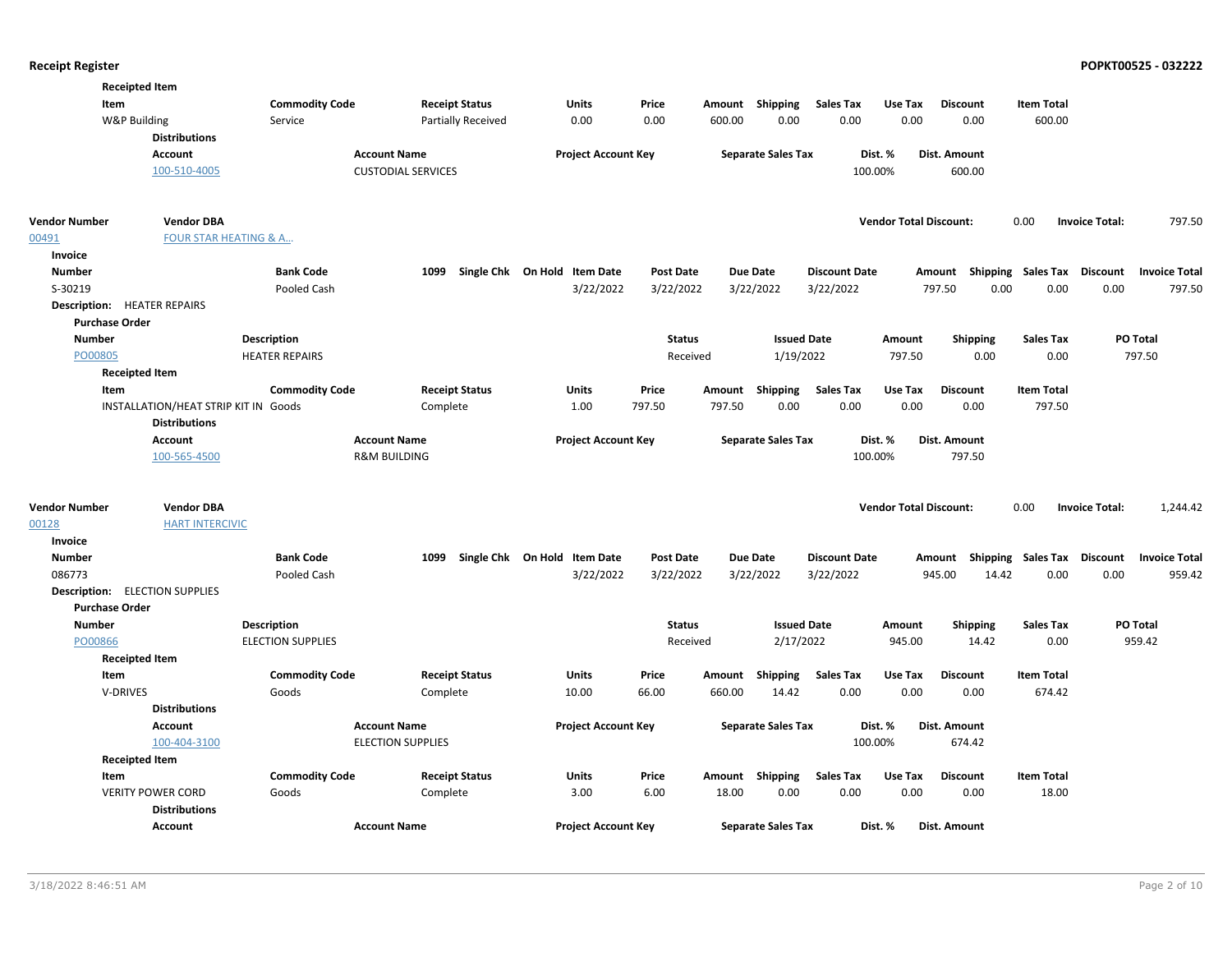|                                       | 100-404-3100                            |                          | <b>ELECTION SUPPLIES</b> |                       |                              |                            |                  |        |                           | 100.00%              |                               | 18.00           |                                    |                       |                      |
|---------------------------------------|-----------------------------------------|--------------------------|--------------------------|-----------------------|------------------------------|----------------------------|------------------|--------|---------------------------|----------------------|-------------------------------|-----------------|------------------------------------|-----------------------|----------------------|
| <b>Receipted Item</b>                 |                                         |                          |                          |                       |                              |                            |                  |        |                           |                      |                               |                 |                                    |                       |                      |
| Item                                  |                                         | <b>Commodity Code</b>    |                          | <b>Receipt Status</b> | Units                        |                            | Price            |        | Amount Shipping           | <b>Sales Tax</b>     | Use Tax                       | <b>Discount</b> | <b>Item Total</b>                  |                       |                      |
|                                       | <b>VERITY POWER SUPPLY</b>              | Goods                    | Complete                 |                       | 3.00                         |                            | 89.00            | 267.00 | 0.00                      | 0.00                 | 0.00                          | 0.00            | 267.00                             |                       |                      |
|                                       | <b>Distributions</b>                    |                          |                          |                       |                              |                            |                  |        |                           |                      |                               |                 |                                    |                       |                      |
|                                       | Account                                 |                          | <b>Account Name</b>      |                       |                              | <b>Project Account Key</b> |                  |        | <b>Separate Sales Tax</b> |                      | Dist. %                       | Dist. Amount    |                                    |                       |                      |
|                                       | 100-404-3100                            |                          | <b>ELECTION SUPPLIES</b> |                       |                              |                            |                  |        |                           | 100.00%              |                               | 267.00          |                                    |                       |                      |
| Invoice                               |                                         |                          |                          |                       |                              |                            |                  |        |                           |                      |                               |                 |                                    |                       |                      |
| <b>Number</b>                         |                                         | <b>Bank Code</b>         | 1099                     |                       | Single Chk On Hold Item Date |                            | <b>Post Date</b> |        | <b>Due Date</b>           | <b>Discount Date</b> |                               | Amount          | Shipping Sales Tax Discount        |                       | <b>Invoice Total</b> |
| 086969                                |                                         | Pooled Cash              |                          |                       |                              | 3/22/2022                  | 3/22/2022        |        | 3/22/2022                 | 3/22/2022            |                               | 270.00          | 0.00<br>15.00                      | 0.00                  | 285.00               |
| <b>Description:</b> ELECTION SUPPLIES |                                         |                          |                          |                       |                              |                            |                  |        |                           |                      |                               |                 |                                    |                       |                      |
| <b>Purchase Order</b>                 |                                         |                          |                          |                       |                              |                            |                  |        |                           |                      |                               |                 |                                    |                       |                      |
| <b>Number</b>                         |                                         | <b>Description</b>       |                          |                       |                              |                            | <b>Status</b>    |        | <b>Issued Date</b>        |                      | Amount                        | <b>Shipping</b> | Sales Tax                          |                       | PO Total             |
| PO00866                               |                                         | <b>ELECTION SUPPLIES</b> |                          |                       |                              |                            | Received         |        | 2/17/2022                 |                      | 270.00                        | 15.00           | 0.00                               |                       | 285.00               |
| <b>Receipted Item</b>                 |                                         |                          |                          |                       |                              |                            |                  |        |                           |                      |                               |                 |                                    |                       |                      |
| Item                                  |                                         | <b>Commodity Code</b>    |                          | <b>Receipt Status</b> | Units                        |                            | Price            | Amount | Shipping                  | <b>Sales Tax</b>     | Use Tax                       | <b>Discount</b> | <b>Item Total</b>                  |                       |                      |
|                                       | <b>BALLOT BY MAIL PAPER</b>             | Goods                    | Complete                 |                       | 4.00                         |                            | 67.50            | 270.00 | 15.00                     | 0.00                 | 0.00                          | 0.00            | 285.00                             |                       |                      |
|                                       | <b>Distributions</b>                    |                          |                          |                       |                              |                            |                  |        |                           |                      |                               |                 |                                    |                       |                      |
|                                       | <b>Account</b>                          |                          | <b>Account Name</b>      |                       |                              | <b>Project Account Key</b> |                  |        | <b>Separate Sales Tax</b> |                      | Dist. %                       | Dist. Amount    |                                    |                       |                      |
|                                       | 100-404-3100                            |                          | <b>ELECTION SUPPLIES</b> |                       |                              |                            |                  |        |                           | 100.00%              |                               | 285.00          |                                    |                       |                      |
|                                       |                                         |                          |                          |                       |                              |                            |                  |        |                           |                      |                               |                 |                                    |                       |                      |
| <b>Vendor Number</b>                  | <b>Vendor DBA</b>                       |                          |                          |                       |                              |                            |                  |        |                           |                      | <b>Vendor Total Discount:</b> |                 | 0.00                               | <b>Invoice Total:</b> | 932.30               |
| 00216                                 | <b>OFFICE DEPOT</b>                     |                          |                          |                       |                              |                            |                  |        |                           |                      |                               |                 |                                    |                       |                      |
| Invoice                               |                                         |                          |                          |                       |                              |                            |                  |        |                           |                      |                               |                 |                                    |                       |                      |
| <b>Number</b>                         |                                         | <b>Bank Code</b>         | 1099                     |                       | Single Chk On Hold Item Date |                            | <b>Post Date</b> |        | Due Date                  | <b>Discount Date</b> |                               |                 | Amount Shipping Sales Tax Discount |                       | <b>Invoice Total</b> |
| 225627557002                          |                                         | Pooled Cash              |                          |                       |                              | 3/22/2022                  | 3/22/2022        |        | 3/22/2022                 | 3/22/2022            |                               | 14.49           | 0.00<br>0.00                       | 0.00                  | 14.49                |
| <b>Description:</b> Office Supplies   |                                         |                          |                          |                       |                              |                            |                  |        |                           |                      |                               |                 |                                    |                       |                      |
| <b>Purchase Order</b>                 |                                         |                          |                          |                       |                              |                            |                  |        |                           |                      |                               |                 |                                    |                       |                      |
| <b>Number</b>                         |                                         | <b>Description</b>       |                          |                       |                              |                            | <b>Status</b>    |        | <b>Issued Date</b>        |                      | Amount                        | Shipping        | <b>Sales Tax</b>                   |                       | PO Total             |
| PO00853                               |                                         | Office Supplies          |                          |                       |                              |                            | Received         |        | 2/10/2022                 |                      | 14.49                         | 0.00            | 0.00                               |                       | 14.49                |
| <b>Receipted Item</b>                 |                                         |                          |                          |                       |                              |                            |                  |        |                           |                      |                               |                 |                                    |                       |                      |
| Item                                  |                                         | <b>Commodity Code</b>    |                          | <b>Receipt Status</b> | Units                        |                            | Price            | Amount | Shipping                  | <b>Sales Tax</b>     | Use Tax                       | <b>Discount</b> | <b>Item Total</b>                  |                       |                      |
|                                       | 523431 legal pad ruled, yellow 5x Goods |                          | Complete                 |                       | 1.00                         |                            | 14.49            | 14.49  | 0.00                      | 0.00                 | 0.00                          | 0.00            | 14.49                              |                       |                      |
|                                       | <b>Distributions</b>                    |                          |                          |                       |                              |                            |                  |        |                           |                      |                               |                 |                                    |                       |                      |
|                                       | Account                                 |                          | <b>Account Name</b>      |                       |                              | <b>Project Account Key</b> |                  |        | <b>Separate Sales Tax</b> |                      | Dist. %                       | Dist. Amount    |                                    |                       |                      |
|                                       | 100-403-3100                            |                          | <b>OFFICE SUPPLIES</b>   |                       |                              |                            |                  |        |                           | 100.00%              |                               | 14.49           |                                    |                       |                      |
|                                       |                                         |                          |                          |                       |                              |                            |                  |        |                           |                      |                               |                 |                                    |                       |                      |

**Receipt Register POPKT00525 - 032222**

### 227213910001 Pooled Cash 3/22/2022 3/22/2022 3/22/2022 66.16 0.00 0.00 66.16 Description: Jury Supplies Number **Bank Code** 1099 Single Chk On Hold Item Date Post Date Due Date Discount Date Amount Shipping Sales Tax Discount Invoice Total 1099 Single Chk On Hold Item Date **Invoice** 0.00 3/22/2022 **Discount Date**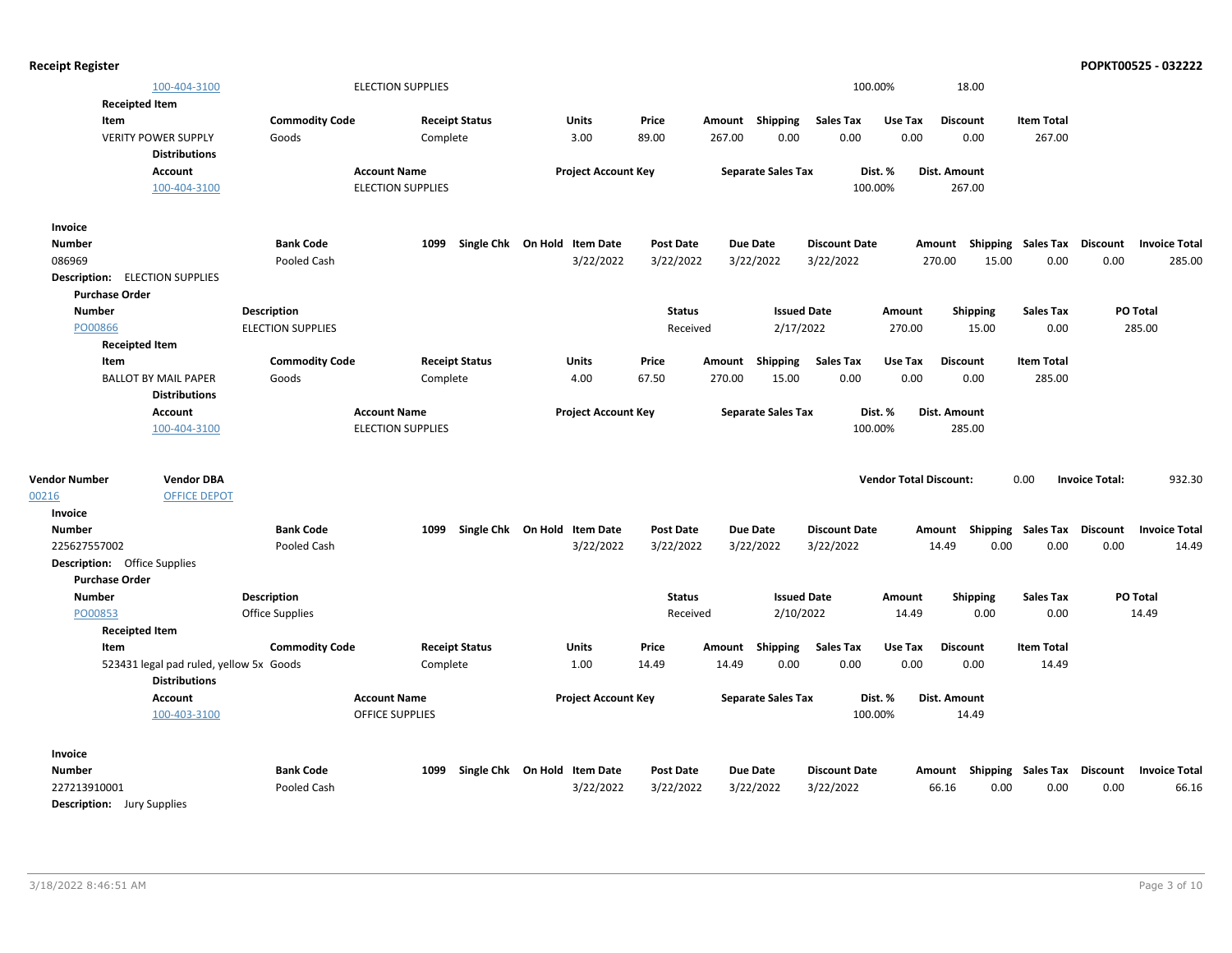| <b>Purchase Order</b>                                   |                       |                               |                              |                  |        |                           |                      |         |                                    |                   |                      |
|---------------------------------------------------------|-----------------------|-------------------------------|------------------------------|------------------|--------|---------------------------|----------------------|---------|------------------------------------|-------------------|----------------------|
| <b>Number</b>                                           | <b>Description</b>    |                               |                              | <b>Status</b>    |        | <b>Issued Date</b>        |                      | Amount  | <b>Shipping</b>                    | Sales Tax         | PO Total             |
| PO00876                                                 | <b>Jury Supplies</b>  |                               |                              | Received         |        | 3/3/2022                  |                      | 66.16   | 0.00                               | 0.00              | 66.16                |
| <b>Receipted Item</b>                                   |                       |                               |                              |                  |        |                           |                      |         |                                    |                   |                      |
| Item                                                    | <b>Commodity Code</b> | <b>Receipt Status</b>         | <b>Units</b>                 | Price            | Amount | Shipping                  | <b>Sales Tax</b>     | Use Tax | <b>Discount</b>                    | <b>Item Total</b> |                      |
| #196988 Ozark Spring Water                              | Goods                 | Complete                      | 8.00                         | 8.27             | 66.16  | 0.00                      | 0.00                 | 0.00    | 0.00                               | 66.16             |                      |
| <b>Distributions</b>                                    |                       |                               |                              |                  |        |                           |                      |         |                                    |                   |                      |
| <b>Account</b>                                          |                       | <b>Account Name</b>           | <b>Project Account Key</b>   |                  |        | <b>Separate Sales Tax</b> |                      | Dist. % | Dist. Amount                       |                   |                      |
| 100-435-3120                                            |                       | <b>DISTRICT JURY SUPPLIES</b> |                              |                  |        |                           | 100.00%              |         | 66.16                              |                   |                      |
| Invoice                                                 |                       |                               |                              |                  |        |                           |                      |         |                                    |                   |                      |
| <b>Number</b>                                           | <b>Bank Code</b>      | 1099                          | Single Chk On Hold Item Date | <b>Post Date</b> |        | <b>Due Date</b>           | <b>Discount Date</b> |         | Amount Shipping Sales Tax Discount |                   | <b>Invoice Total</b> |
| 232612131001                                            | Pooled Cash           |                               | 3/22/2022                    | 3/22/2022        |        | 3/22/2022                 | 3/22/2022            |         | 306.97<br>0.00                     | 0.00              | 0.00<br>306.97       |
| <b>Description:</b> Toner and Post its                  |                       |                               |                              |                  |        |                           |                      |         |                                    |                   |                      |
| <b>Purchase Order</b>                                   |                       |                               |                              |                  |        |                           |                      |         |                                    |                   |                      |
| <b>Number</b>                                           | <b>Description</b>    |                               |                              | <b>Status</b>    |        | <b>Issued Date</b>        |                      | Amount  | <b>Shipping</b>                    | <b>Sales Tax</b>  | PO Total             |
| PO00878                                                 | Toner and Post its    |                               |                              | Received         |        | 3/2/2022                  |                      | 306.97  | 0.00                               | 0.00              | 306.97               |
| <b>Receipted Item</b>                                   |                       |                               |                              |                  |        |                           |                      |         |                                    |                   |                      |
| Item                                                    | <b>Commodity Code</b> | <b>Receipt Status</b>         | Units                        | Price            | Amount | Shipping                  | <b>Sales Tax</b>     | Use Tax | <b>Discount</b>                    | <b>Item Total</b> |                      |
| Item # 6773485 Cyan Toner - HP                          | Goods                 | Complete                      | 1.00                         | 77.89            | 77.89  | 0.00                      | 0.00                 | 0.00    | 0.00                               | 77.89             |                      |
| <b>Distributions</b>                                    |                       |                               |                              |                  |        |                           |                      |         |                                    |                   |                      |
| <b>Account</b>                                          |                       | <b>Account Name</b>           | <b>Project Account Key</b>   |                  |        | <b>Separate Sales Tax</b> |                      | Dist. % | Dist. Amount                       |                   |                      |
| 100-400-3100                                            |                       | OFFICE SUPPLIES               |                              |                  |        |                           | 100.00%              |         | 77.89                              |                   |                      |
| <b>Receipted Item</b>                                   |                       |                               |                              |                  |        |                           |                      |         |                                    |                   |                      |
| Item                                                    | <b>Commodity Code</b> | <b>Receipt Status</b>         | <b>Units</b>                 | Price            |        | Amount Shipping           | <b>Sales Tax</b>     | Use Tax | <b>Discount</b>                    | <b>Item Total</b> |                      |
| Item # 6773845 Yellow Toner - HF Goods                  |                       | Complete                      | 1.00                         | 77.89            | 77.89  | 0.00                      | 0.00                 | 0.00    | 0.00                               | 77.89             |                      |
| <b>Distributions</b>                                    |                       |                               |                              |                  |        |                           |                      |         |                                    |                   |                      |
| <b>Account</b>                                          |                       | <b>Account Name</b>           | <b>Project Account Key</b>   |                  |        | <b>Separate Sales Tax</b> |                      | Dist. % | Dist. Amount                       |                   |                      |
| 100-400-3100                                            |                       | OFFICE SUPPLIES               |                              |                  |        |                           | 100.00%              |         | 77.89                              |                   |                      |
| <b>Receipted Item</b>                                   |                       |                               |                              |                  |        |                           |                      |         |                                    |                   |                      |
| Item                                                    | <b>Commodity Code</b> | <b>Receipt Status</b>         | <b>Units</b>                 | Price            |        | Amount Shipping           | <b>Sales Tax</b>     | Use Tax | <b>Discount</b>                    | <b>Item Total</b> |                      |
| Item # 6774704 Magenta Toner - Goods                    |                       | Complete                      | 1.00                         | 77.89            | 77.89  | 0.00                      | 0.00                 | 0.00    | 0.00                               | 77.89             |                      |
| <b>Distributions</b>                                    |                       |                               |                              |                  |        |                           |                      |         |                                    |                   |                      |
| <b>Account</b>                                          |                       | <b>Account Name</b>           | <b>Project Account Key</b>   |                  |        | <b>Separate Sales Tax</b> |                      | Dist. % | Dist. Amount                       |                   |                      |
| 100-400-3100                                            |                       | <b>OFFICE SUPPLIES</b>        |                              |                  |        |                           | 100.00%              |         | 77.89                              |                   |                      |
| <b>Receipted Item</b>                                   |                       |                               |                              |                  |        |                           |                      |         |                                    |                   |                      |
| Item                                                    | <b>Commodity Code</b> | <b>Receipt Status</b>         | Units                        | Price            | Amount | Shipping                  | <b>Sales Tax</b>     | Use Tax | <b>Discount</b>                    | <b>Item Total</b> |                      |
| Item #921099 Arrow Flags, 7/16"<br><b>Distributions</b> | Goods                 | Complete                      | 1.00                         | 7.41             | 7.41   | 0.00                      | 0.00                 | 0.00    | 0.00                               | 7.41              |                      |
| Account                                                 |                       | <b>Account Name</b>           | <b>Project Account Key</b>   |                  |        | <b>Separate Sales Tax</b> |                      | Dist. % | <b>Dist. Amount</b>                |                   |                      |
| 100-400-3100                                            |                       | <b>OFFICE SUPPLIES</b>        |                              |                  |        |                           | 100.00%              |         | 7.41                               |                   |                      |
| <b>Receipted Item</b>                                   |                       |                               |                              |                  |        |                           |                      |         |                                    |                   |                      |
| Item                                                    | <b>Commodity Code</b> | <b>Receipt Status</b>         | Units                        | Price            | Amount | Shipping                  | <b>Sales Tax</b>     | Use Tax | <b>Discount</b>                    | <b>Item Total</b> |                      |
| Item# 6773485 Black Toner - HP                          | Goods                 | Complete                      | 1.00                         | 65.89            | 65.89  | 0.00                      | 0.00                 | 0.00    | 0.00                               | 65.89             |                      |
|                                                         |                       |                               |                              |                  |        |                           |                      |         |                                    |                   |                      |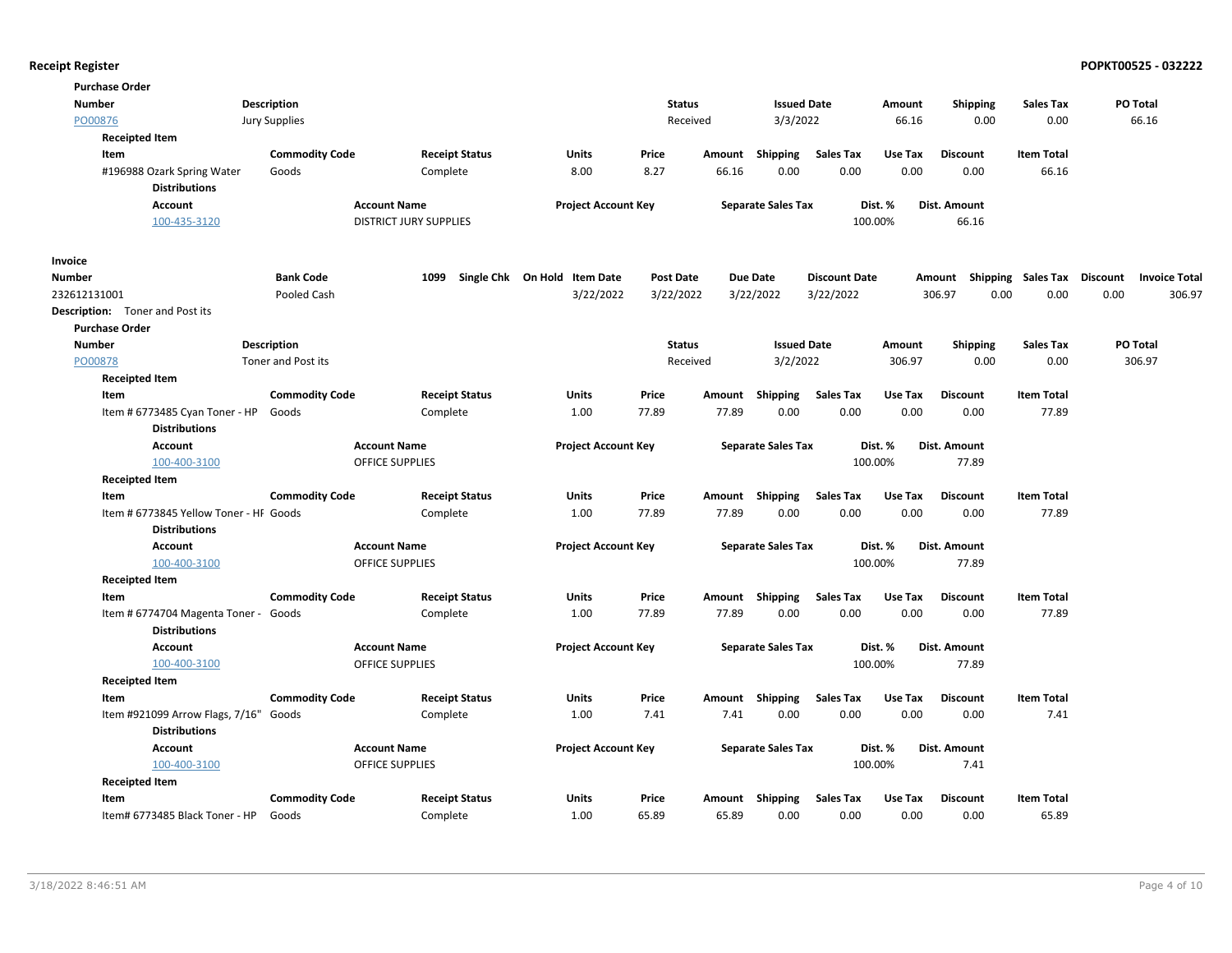| <b>Distributions</b>                                             |                       |                                   |                                       |                  |                |                           |                          |                 |                         |                             |          |                      |
|------------------------------------------------------------------|-----------------------|-----------------------------------|---------------------------------------|------------------|----------------|---------------------------|--------------------------|-----------------|-------------------------|-----------------------------|----------|----------------------|
| <b>Account</b>                                                   |                       | <b>Account Name</b>               | <b>Project Account Key</b>            |                  |                | <b>Separate Sales Tax</b> |                          | Dist. %         | Dist. Amount            |                             |          |                      |
| 100-400-3100                                                     |                       | <b>OFFICE SUPPLIES</b>            |                                       |                  |                |                           |                          | 100.00%         | 65.89                   |                             |          |                      |
| Invoice                                                          |                       |                                   |                                       |                  |                |                           |                          |                 |                         |                             |          |                      |
| Number                                                           | <b>Bank Code</b>      | 1099                              | Single Chk On Hold Item Date          | <b>Post Date</b> |                | Due Date                  | <b>Discount Date</b>     |                 | Amount                  | Shipping Sales Tax          | Discount | <b>Invoice Total</b> |
| 232612623001                                                     | Pooled Cash           |                                   | 3/22/2022                             | 3/22/2022        |                | 3/22/2022                 | 3/22/2022                |                 | 0.00<br>4.97            | 0.00                        | 0.00     | 4.97                 |
| Description: Toner and Post its                                  |                       |                                   |                                       |                  |                |                           |                          |                 |                         |                             |          |                      |
| <b>Purchase Order</b>                                            |                       |                                   |                                       |                  |                |                           |                          |                 |                         |                             |          |                      |
| <b>Number</b>                                                    | <b>Description</b>    |                                   |                                       | <b>Status</b>    |                | <b>Issued Date</b>        |                          | Amount          | <b>Shipping</b>         | <b>Sales Tax</b>            | PO Total |                      |
| PO00878                                                          | Toner and Post its    |                                   |                                       | Received         |                | 3/2/2022                  |                          | 4.97            | 0.00                    | 0.00                        | 4.97     |                      |
| <b>Receipted Item</b>                                            |                       |                                   |                                       |                  |                |                           |                          |                 |                         |                             |          |                      |
| Item                                                             | <b>Commodity Code</b> | <b>Receipt Status</b>             | <b>Units</b>                          | Price            | Amount         | Shipping                  | <b>Sales Tax</b>         | Use Tax         | <b>Discount</b>         | <b>Item Total</b>           |          |                      |
| Item # 561894 Post-it Notes, 1 3/l Goods<br><b>Distributions</b> |                       | Complete                          | 1.00                                  | 4.97             | 4.97           | 0.00                      | 0.00                     | 0.00            | 0.00                    | 4.97                        |          |                      |
| <b>Account</b>                                                   |                       | <b>Account Name</b>               | <b>Project Account Key</b>            |                  |                | <b>Separate Sales Tax</b> |                          | Dist. %         | Dist. Amount            |                             |          |                      |
| 100-400-3100                                                     |                       | <b>OFFICE SUPPLIES</b>            |                                       |                  |                |                           |                          | 100.00%         | 4.97                    |                             |          |                      |
| Invoice                                                          |                       |                                   |                                       |                  |                |                           |                          |                 |                         |                             |          |                      |
| Number                                                           | <b>Bank Code</b>      | 1099                              | Single Chk On Hold Item Date          | <b>Post Date</b> |                | <b>Due Date</b>           | <b>Discount Date</b>     |                 | Amount                  | Shipping Sales Tax Discount |          | <b>Invoice Total</b> |
| 232615771001                                                     | Pooled Cash           |                                   | 3/22/2022                             | 3/22/2022        |                | 3/22/2022                 | 3/22/2022                |                 | 0.00<br>295.95          | 0.00                        | 0.00     | 295.95               |
| <b>Description:</b> Office Supplies                              |                       |                                   |                                       |                  |                |                           |                          |                 |                         |                             |          |                      |
| <b>Purchase Order</b>                                            |                       |                                   |                                       |                  |                |                           |                          |                 |                         |                             |          |                      |
| <b>Number</b>                                                    | <b>Description</b>    |                                   |                                       | <b>Status</b>    |                | <b>Issued Date</b>        |                          | Amount          | <b>Shipping</b>         | <b>Sales Tax</b>            | PO Total |                      |
| PO00879                                                          | Office Supplies       |                                   |                                       | Received         |                | 3/3/2022                  |                          | 295.95          | 0.00                    | 0.00                        | 295.95   |                      |
| <b>Receipted Item</b>                                            |                       |                                   |                                       |                  |                |                           |                          |                 |                         |                             |          |                      |
| Item                                                             | <b>Commodity Code</b> | <b>Receipt Status</b>             | Units                                 | Price            | Amount         | <b>Shipping</b>           | <b>Sales Tax</b>         | Use Tax         | <b>Discount</b>         | <b>Item Total</b>           |          |                      |
| Boise Multi-Use Print & Copy Pap Goods                           |                       | Complete                          | 2.00                                  | 48.47            | 96.94          | 0.00                      | 0.00                     | 0.00            | 0.00                    | 96.94                       |          |                      |
|                                                                  |                       |                                   | 196517<br><b>Vendor Part Number:</b>  |                  |                |                           |                          |                 |                         |                             |          |                      |
| <b>Distributions</b>                                             |                       |                                   |                                       |                  |                |                           |                          |                 |                         |                             |          |                      |
| <b>Account</b>                                                   |                       | <b>Account Name</b>               | <b>Project Account Key</b>            |                  |                | <b>Separate Sales Tax</b> |                          | Dist. %         | Dist. Amount            |                             |          |                      |
| 100-475-3100                                                     |                       | <b>OFFICE SUPPLIES</b>            |                                       |                  |                |                           |                          | 100.00%         | 96.94                   |                             |          |                      |
| <b>Receipted Item</b>                                            |                       |                                   |                                       |                  |                |                           |                          |                 |                         |                             |          |                      |
| Item<br>EXPO® Low-Odor Dry-Erase Mark Goods                      | <b>Commodity Code</b> | <b>Receipt Status</b><br>Complete | Units<br>1.00                         | Price<br>9.43    | Amount<br>9.43 | Shipping<br>0.00          | <b>Sales Tax</b><br>0.00 | Use Tax<br>0.00 | <b>Discount</b><br>0.00 | <b>Item Total</b><br>9.43   |          |                      |
|                                                                  |                       |                                   | <b>Vendor Part Number:</b><br>268571  |                  |                |                           |                          |                 |                         |                             |          |                      |
| <b>Distributions</b>                                             |                       |                                   |                                       |                  |                |                           |                          |                 |                         |                             |          |                      |
| <b>Account</b>                                                   |                       | <b>Account Name</b>               | <b>Project Account Key</b>            |                  |                | <b>Separate Sales Tax</b> |                          | Dist. %         | Dist. Amount            |                             |          |                      |
| 100-475-3100                                                     |                       | <b>OFFICE SUPPLIES</b>            |                                       |                  |                |                           |                          | 100.00%         | 9.43                    |                             |          |                      |
| <b>Receipted Item</b>                                            |                       |                                   |                                       |                  |                |                           |                          |                 |                         |                             |          |                      |
| Item                                                             | <b>Commodity Code</b> | <b>Receipt Status</b>             | Units                                 | Price            |                | Amount Shipping           | <b>Sales Tax</b>         | Use Tax         | <b>Discount</b>         | <b>Item Total</b>           |          |                      |
| HP 58A Black Original LaserJet Toi Goods                         |                       | Complete                          | 1.00                                  | 110.89           | 110.89         | 0.00                      | 0.00                     | 0.00            | 0.00                    | 110.89                      |          |                      |
|                                                                  |                       |                                   | 7093346<br><b>Vendor Part Number:</b> |                  |                |                           |                          |                 |                         |                             |          |                      |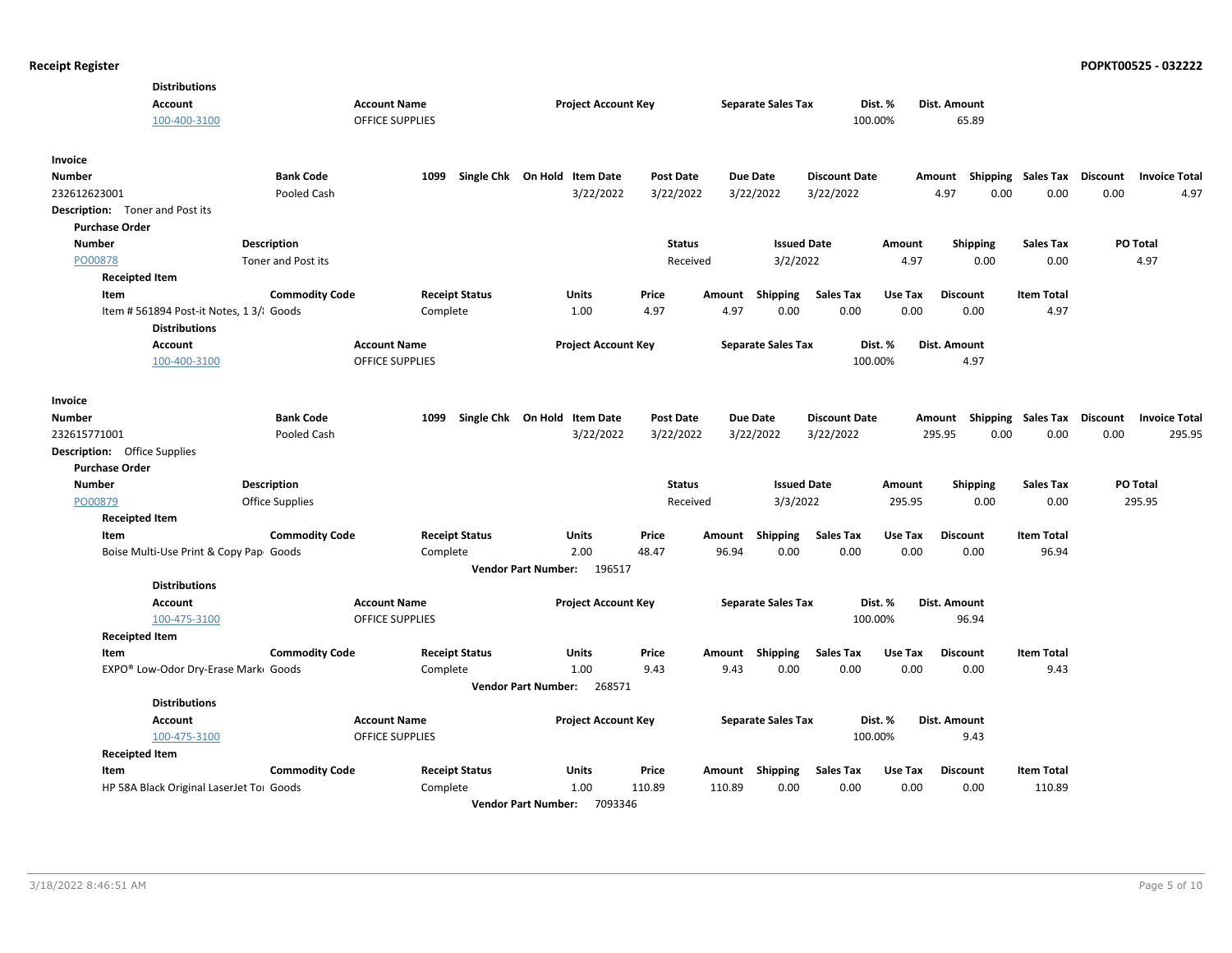|                                     | <b>Distributions</b>                                |                       |                        |                                      |                  |                 |                           |                      |         |                    |                   |                 |                      |
|-------------------------------------|-----------------------------------------------------|-----------------------|------------------------|--------------------------------------|------------------|-----------------|---------------------------|----------------------|---------|--------------------|-------------------|-----------------|----------------------|
|                                     | <b>Account</b>                                      |                       | <b>Account Name</b>    | <b>Project Account Key</b>           |                  |                 | <b>Separate Sales Tax</b> |                      | Dist. % | Dist. Amount       |                   |                 |                      |
|                                     | 100-475-3100                                        |                       | OFFICE SUPPLIES        |                                      |                  |                 |                           | 100.00%              |         | 110.89             |                   |                 |                      |
| <b>Receipted Item</b>               |                                                     |                       |                        |                                      |                  |                 |                           |                      |         |                    |                   |                 |                      |
| Item                                |                                                     | <b>Commodity Code</b> | <b>Receipt Status</b>  | <b>Units</b>                         | Price            | Amount          | Shipping                  | <b>Sales Tax</b>     | Use Tax | <b>Discount</b>    | <b>Item Total</b> |                 |                      |
|                                     | Post-it <sup>®</sup> Notes Arrow Flags              | Goods                 | Complete               | 5.00                                 | 3.66             | 18.30           | 0.00                      | 0.00                 | 0.00    | 0.00               | 18.30             |                 |                      |
|                                     |                                                     |                       |                        | 193384<br><b>Vendor Part Number:</b> |                  |                 |                           |                      |         |                    |                   |                 |                      |
|                                     | <b>Distributions</b>                                |                       |                        |                                      |                  |                 |                           |                      |         |                    |                   |                 |                      |
|                                     | <b>Account</b>                                      |                       | <b>Account Name</b>    | <b>Project Account Key</b>           |                  |                 | <b>Separate Sales Tax</b> |                      | Dist. % | Dist. Amount       |                   |                 |                      |
|                                     | 100-475-3100                                        |                       | <b>OFFICE SUPPLIES</b> |                                      |                  |                 |                           | 100.00%              |         | 18.30              |                   |                 |                      |
| <b>Receipted Item</b>               |                                                     |                       |                        |                                      |                  |                 |                           |                      |         |                    |                   |                 |                      |
| Item                                |                                                     | <b>Commodity Code</b> | <b>Receipt Status</b>  | Units                                | Price            | Amount          | Shipping                  | <b>Sales Tax</b>     | Use Tax | <b>Discount</b>    | <b>Item Total</b> |                 |                      |
|                                     | Puffs Basic 2-Ply Facial Tissues, W Goods           |                       | Complete               | 3.00                                 | 5.64             | 16.92           | 0.00                      | 0.00                 | 0.00    | 0.00               | 16.92             |                 |                      |
|                                     |                                                     |                       |                        | <b>Vendor Part Number:</b><br>319997 |                  |                 |                           |                      |         |                    |                   |                 |                      |
|                                     | <b>Distributions</b>                                |                       |                        |                                      |                  |                 |                           |                      |         |                    |                   |                 |                      |
|                                     | <b>Account</b>                                      |                       | <b>Account Name</b>    | <b>Project Account Key</b>           |                  |                 | <b>Separate Sales Tax</b> |                      | Dist. % | Dist. Amount       |                   |                 |                      |
|                                     | 100-475-3100                                        |                       | <b>OFFICE SUPPLIES</b> |                                      |                  |                 |                           | 100.00%              |         | 16.92              |                   |                 |                      |
| <b>Receipted Item</b>               |                                                     |                       |                        |                                      |                  |                 |                           |                      |         |                    |                   |                 |                      |
| Item                                |                                                     | <b>Commodity Code</b> | <b>Receipt Status</b>  | Units                                | Price            | Amount          | Shipping                  | <b>Sales Tax</b>     | Use Tax | <b>Discount</b>    | <b>Item Total</b> |                 |                      |
|                                     | Sharpie® Liquid Accent® Pen-Style Goods             |                       | Complete               | 4.00                                 | 9.07             | 36.28           | 0.00                      | 0.00                 | 0.00    | 0.00               | 36.28             |                 |                      |
|                                     |                                                     |                       |                        | <b>Vendor Part Number:</b><br>823213 |                  |                 |                           |                      |         |                    |                   |                 |                      |
|                                     | <b>Distributions</b>                                |                       |                        |                                      |                  |                 |                           |                      |         |                    |                   |                 |                      |
|                                     | <b>Account</b>                                      |                       | <b>Account Name</b>    | <b>Project Account Key</b>           |                  |                 | <b>Separate Sales Tax</b> |                      | Dist. % | Dist. Amount       |                   |                 |                      |
|                                     | 100-475-3100                                        |                       | <b>OFFICE SUPPLIES</b> |                                      |                  |                 |                           | 100.00%              |         | 36.28              |                   |                 |                      |
| <b>Receipted Item</b>               |                                                     |                       |                        |                                      |                  |                 |                           |                      |         |                    |                   |                 |                      |
| Item                                |                                                     | <b>Commodity Code</b> | <b>Receipt Status</b>  | <b>Units</b>                         | Price            | Amount          | Shipping                  | <b>Sales Tax</b>     | Use Tax | <b>Discount</b>    | <b>Item Total</b> |                 |                      |
|                                     | Sharpie <sup>®</sup> Paint Markers, Extra-Fin Goods |                       | Complete               | 1.00                                 | 7.19             | 7.19            | 0.00                      | 0.00                 | 0.00    | 0.00               | 7.19              |                 |                      |
|                                     |                                                     |                       |                        | <b>Vendor Part Number:</b><br>976765 |                  |                 |                           |                      |         |                    |                   |                 |                      |
|                                     | <b>Distributions</b>                                |                       |                        |                                      |                  |                 |                           |                      |         |                    |                   |                 |                      |
|                                     | <b>Account</b>                                      |                       | <b>Account Name</b>    | <b>Project Account Key</b>           |                  |                 | <b>Separate Sales Tax</b> |                      | Dist. % | Dist. Amount       |                   |                 |                      |
|                                     | 100-475-3100                                        |                       | <b>OFFICE SUPPLIES</b> |                                      |                  |                 |                           | 100.00%              |         | 7.19               |                   |                 |                      |
|                                     |                                                     |                       |                        |                                      |                  |                 |                           |                      |         |                    |                   |                 |                      |
| Invoice                             |                                                     |                       |                        |                                      |                  |                 |                           |                      |         |                    |                   |                 |                      |
| Number                              |                                                     | <b>Bank Code</b>      | 1099                   | Single Chk On Hold Item Date         | <b>Post Date</b> | <b>Due Date</b> |                           | <b>Discount Date</b> |         | Shipping<br>Amount | <b>Sales Tax</b>  | <b>Discount</b> | <b>Invoice Total</b> |
| 232616200001                        |                                                     | Pooled Cash           |                        | 3/22/2022                            | 3/22/2022        | 3/22/2022       |                           | 3/22/2022            |         | 48.59<br>0.00      | 0.00              | 0.00            | 48.59                |
| <b>Description:</b> Office Supplies |                                                     |                       |                        |                                      |                  |                 |                           |                      |         |                    |                   |                 |                      |
| <b>Purchase Order</b>               |                                                     |                       |                        |                                      |                  |                 |                           |                      |         |                    |                   |                 |                      |
| <b>Number</b>                       |                                                     | <b>Description</b>    |                        |                                      | <b>Status</b>    |                 | <b>Issued Date</b>        |                      | Amount  | <b>Shipping</b>    | <b>Sales Tax</b>  |                 | PO Total             |
| PO00879                             |                                                     | Office Supplies       |                        |                                      | Received         |                 | 3/3/2022                  |                      | 48.59   | 0.00               | 0.00              |                 | 48.59                |
| <b>Receipted Item</b>               |                                                     |                       |                        |                                      |                  |                 |                           |                      |         |                    |                   |                 |                      |
| Item                                |                                                     | <b>Commodity Code</b> | <b>Receipt Status</b>  | Units                                | Price            | Amount          | Shipping                  | <b>Sales Tax</b>     | Use Tax | <b>Discount</b>    | <b>Item Total</b> |                 |                      |
|                                     | Office Depot® Brand Wall 7 Pocke Goods              |                       | Complete               | 1.00                                 | 48.59            | 48.59           | 0.00                      | 0.00                 | 0.00    | 0.00               | 48.59             |                 |                      |
|                                     |                                                     |                       |                        | Vendor Part Number: 335718           |                  |                 |                           |                      |         |                    |                   |                 |                      |
|                                     | <b>Distributions</b>                                |                       |                        |                                      |                  |                 |                           |                      |         |                    |                   |                 |                      |
|                                     | Account                                             |                       | <b>Account Name</b>    | <b>Project Account Key</b>           |                  |                 | <b>Separate Sales Tax</b> |                      | Dist. % | Dist. Amount       |                   |                 |                      |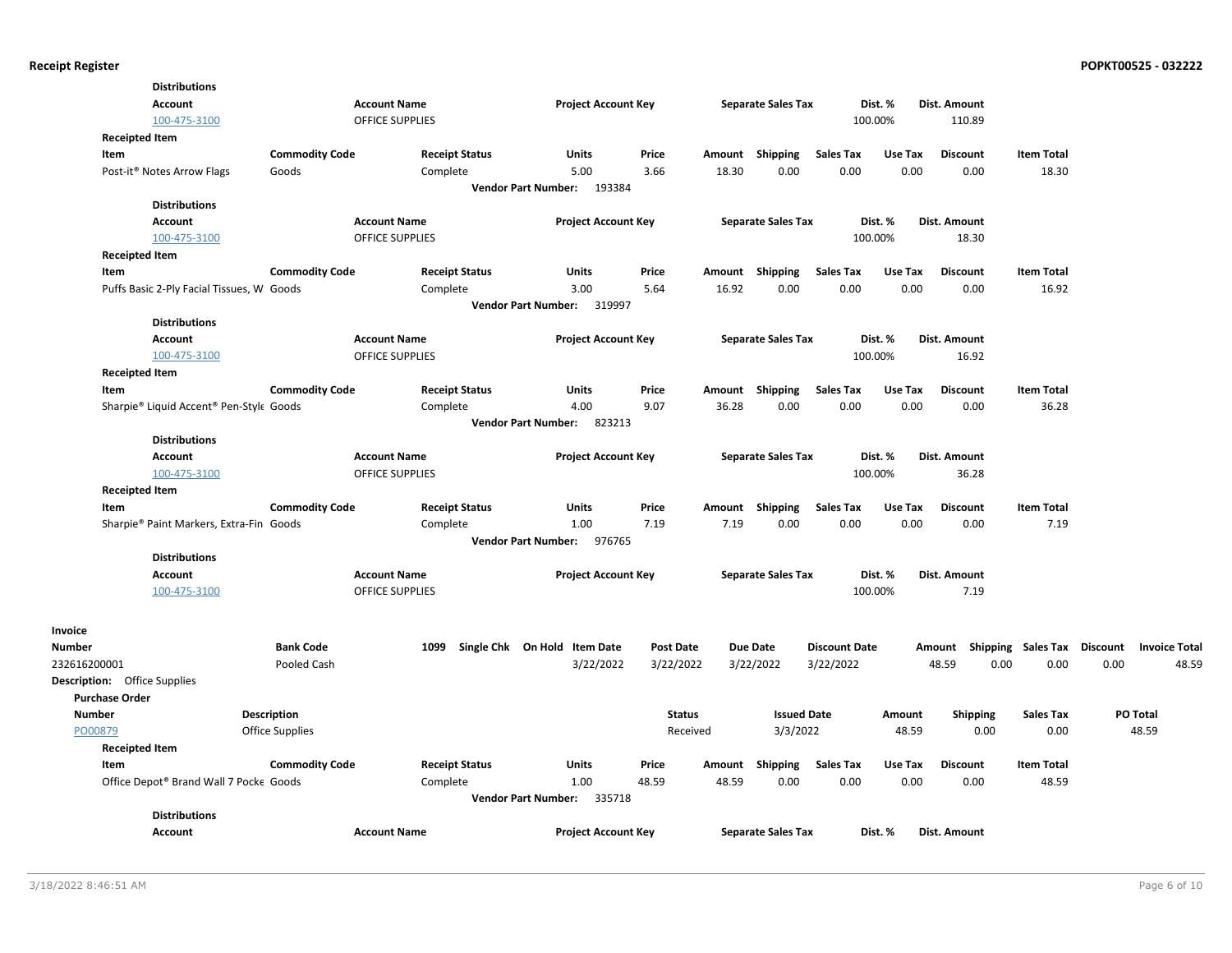|                                     | 100-475-3100                                         |                        | OFFICE SUPPLIES        |                              |                            |                            |                  |        |                           |                      | 100.00% | 48.59           |      |                                    |      |                      |
|-------------------------------------|------------------------------------------------------|------------------------|------------------------|------------------------------|----------------------------|----------------------------|------------------|--------|---------------------------|----------------------|---------|-----------------|------|------------------------------------|------|----------------------|
| <b>Invoice</b>                      |                                                      |                        |                        |                              |                            |                            |                  |        |                           |                      |         |                 |      |                                    |      |                      |
| <b>Number</b>                       |                                                      | <b>Bank Code</b>       | 1099                   | Single Chk On Hold Item Date |                            |                            | <b>Post Date</b> |        | <b>Due Date</b>           | <b>Discount Date</b> |         |                 |      | Amount Shipping Sales Tax Discount |      | <b>Invoice Total</b> |
| 232616201001                        |                                                      | Pooled Cash            |                        |                              |                            | 3/22/2022                  | 3/22/2022        |        | 3/22/2022                 | 3/22/2022            |         | 37.59           | 0.00 | 0.00                               | 0.00 | 37.59                |
| <b>Description:</b> Office Supplies |                                                      |                        |                        |                              |                            |                            |                  |        |                           |                      |         |                 |      |                                    |      |                      |
| <b>Purchase Order</b>               |                                                      |                        |                        |                              |                            |                            |                  |        |                           |                      |         |                 |      |                                    |      |                      |
| <b>Number</b>                       |                                                      | <b>Description</b>     |                        |                              |                            |                            | <b>Status</b>    |        | <b>Issued Date</b>        |                      | Amount  | <b>Shipping</b> |      | <b>Sales Tax</b>                   |      | PO Total             |
| PO00879                             |                                                      | <b>Office Supplies</b> |                        |                              |                            |                            | Received         |        | 3/3/2022                  |                      | 37.59   |                 | 0.00 | 0.00                               |      | 37.59                |
| <b>Receipted Item</b>               |                                                      |                        |                        |                              |                            |                            |                  |        |                           |                      |         |                 |      |                                    |      |                      |
| Item                                |                                                      | <b>Commodity Code</b>  |                        | <b>Receipt Status</b>        |                            | Units                      | Price            | Amount | Shipping                  | <b>Sales Tax</b>     | Use Tax | <b>Discount</b> |      | <b>Item Total</b>                  |      |                      |
|                                     | Lexar JumpDrive TwistTurn2 USB Goods                 |                        |                        | Complete                     |                            | 1.00                       | 37.59            | 37.59  | 0.00                      | 0.00                 | 0.00    | 0.00            |      | 37.59                              |      |                      |
|                                     |                                                      |                        |                        |                              | <b>Vendor Part Number:</b> | 4466743                    |                  |        |                           |                      |         |                 |      |                                    |      |                      |
|                                     | <b>Distributions</b>                                 |                        |                        |                              |                            |                            |                  |        |                           |                      |         |                 |      |                                    |      |                      |
|                                     | Account                                              |                        | <b>Account Name</b>    |                              |                            | <b>Project Account Key</b> |                  |        | <b>Separate Sales Tax</b> |                      | Dist. % | Dist. Amount    |      |                                    |      |                      |
|                                     | 100-475-3100                                         |                        | <b>OFFICE SUPPLIES</b> |                              |                            |                            |                  |        |                           |                      | 100.00% | 37.59           |      |                                    |      |                      |
|                                     |                                                      |                        |                        |                              |                            |                            |                  |        |                           |                      |         |                 |      |                                    |      |                      |
| <b>Invoice</b>                      |                                                      |                        |                        |                              |                            |                            |                  |        |                           |                      |         |                 |      |                                    |      |                      |
| <b>Number</b>                       |                                                      | <b>Bank Code</b>       | 1099                   | Single Chk On Hold Item Date |                            |                            | <b>Post Date</b> |        | <b>Due Date</b>           | <b>Discount Date</b> |         |                 |      | Amount Shipping Sales Tax Discount |      | <b>Invoice Total</b> |
| 233652307001                        |                                                      | Pooled Cash            |                        |                              |                            | 3/22/2022                  | 3/22/2022        |        | 3/22/2022                 | 3/22/2022            |         | 131.04          | 0.00 | 0.00                               | 0.00 | 131.04               |
| <b>Description:</b> Office Supplies |                                                      |                        |                        |                              |                            |                            |                  |        |                           |                      |         |                 |      |                                    |      |                      |
| <b>Purchase Order</b>               |                                                      |                        |                        |                              |                            |                            |                  |        |                           |                      |         |                 |      |                                    |      |                      |
| <b>Number</b>                       |                                                      | <b>Description</b>     |                        |                              |                            |                            | <b>Status</b>    |        | <b>Issued Date</b>        |                      | Amount  | <b>Shipping</b> |      | <b>Sales Tax</b>                   |      | PO Total             |
| PO00886                             |                                                      | <b>Office Supplies</b> |                        |                              |                            |                            | Received         |        | 3/7/2022                  |                      | 131.04  |                 | 0.00 | 0.00                               |      | 131.04               |
| <b>Receipted Item</b>               |                                                      |                        |                        |                              |                            |                            |                  |        |                           |                      |         |                 |      |                                    |      |                      |
| Item                                |                                                      | <b>Commodity Code</b>  |                        | <b>Receipt Status</b>        |                            | Units                      | Price            |        | Amount Shipping           | <b>Sales Tax</b>     | Use Tax | <b>Discount</b> |      | <b>Item Total</b>                  |      |                      |
|                                     | #196517 Copy Paper - case<br><b>Distributions</b>    | Goods                  |                        | Complete                     |                            | 1.00                       | 48.47            | 48.47  | 0.00                      | 0.00                 | 0.00    | 0.00            |      | 48.47                              |      |                      |
|                                     | <b>Account</b>                                       |                        | <b>Account Name</b>    |                              |                            | <b>Project Account Key</b> |                  |        | <b>Separate Sales Tax</b> |                      | Dist. % | Dist. Amount    |      |                                    |      |                      |
|                                     | 100-499-3100                                         |                        | <b>OFFICE SUPPLIES</b> |                              |                            |                            |                  |        |                           |                      | 100.00% | 48.47           |      |                                    |      |                      |
| <b>Receipted Item</b>               |                                                      |                        |                        |                              |                            |                            |                  |        |                           |                      |         |                 |      |                                    |      |                      |
| Item                                |                                                      | <b>Commodity Code</b>  |                        | <b>Receipt Status</b>        |                            | Units                      | Price            |        | Amount Shipping           | Sales Tax            | Use Tax | <b>Discount</b> |      | <b>Item Total</b>                  |      |                      |
|                                     | #333036 - Kleenex, Pack of 5<br><b>Distributions</b> | Goods                  |                        | Complete                     |                            | 2.00                       | 6.73             | 13.46  | 0.00                      | 0.00                 | 0.00    | 0.00            |      | 13.46                              |      |                      |
|                                     | Account                                              |                        | <b>Account Name</b>    |                              |                            | <b>Project Account Key</b> |                  |        | <b>Separate Sales Tax</b> |                      | Dist. % | Dist. Amount    |      |                                    |      |                      |
|                                     | 100-499-3100                                         |                        | <b>OFFICE SUPPLIES</b> |                              |                            |                            |                  |        |                           |                      | 100.00% | 13.46           |      |                                    |      |                      |
| <b>Receipted Item</b>               |                                                      |                        |                        |                              |                            |                            |                  |        |                           |                      |         |                 |      |                                    |      |                      |
| Item                                |                                                      | <b>Commodity Code</b>  |                        | <b>Receipt Status</b>        |                            | Units                      | Price            |        | Amount Shipping           | Sales Tax            | Use Tax | <b>Discount</b> |      | <b>Item Total</b>                  |      |                      |
|                                     | #436857 - Adams Receipt Book<br><b>Distributions</b> | Goods                  |                        | Complete                     |                            | 3.00                       | 3.38             | 10.14  | 0.00                      | 0.00                 | 0.00    | 0.00            |      | 10.14                              |      |                      |
|                                     | Account                                              |                        | <b>Account Name</b>    |                              |                            | <b>Project Account Key</b> |                  |        | <b>Separate Sales Tax</b> |                      | Dist. % | Dist. Amount    |      |                                    |      |                      |

100-499-3100 OFFICE SUPPLIES 100.00% 10.14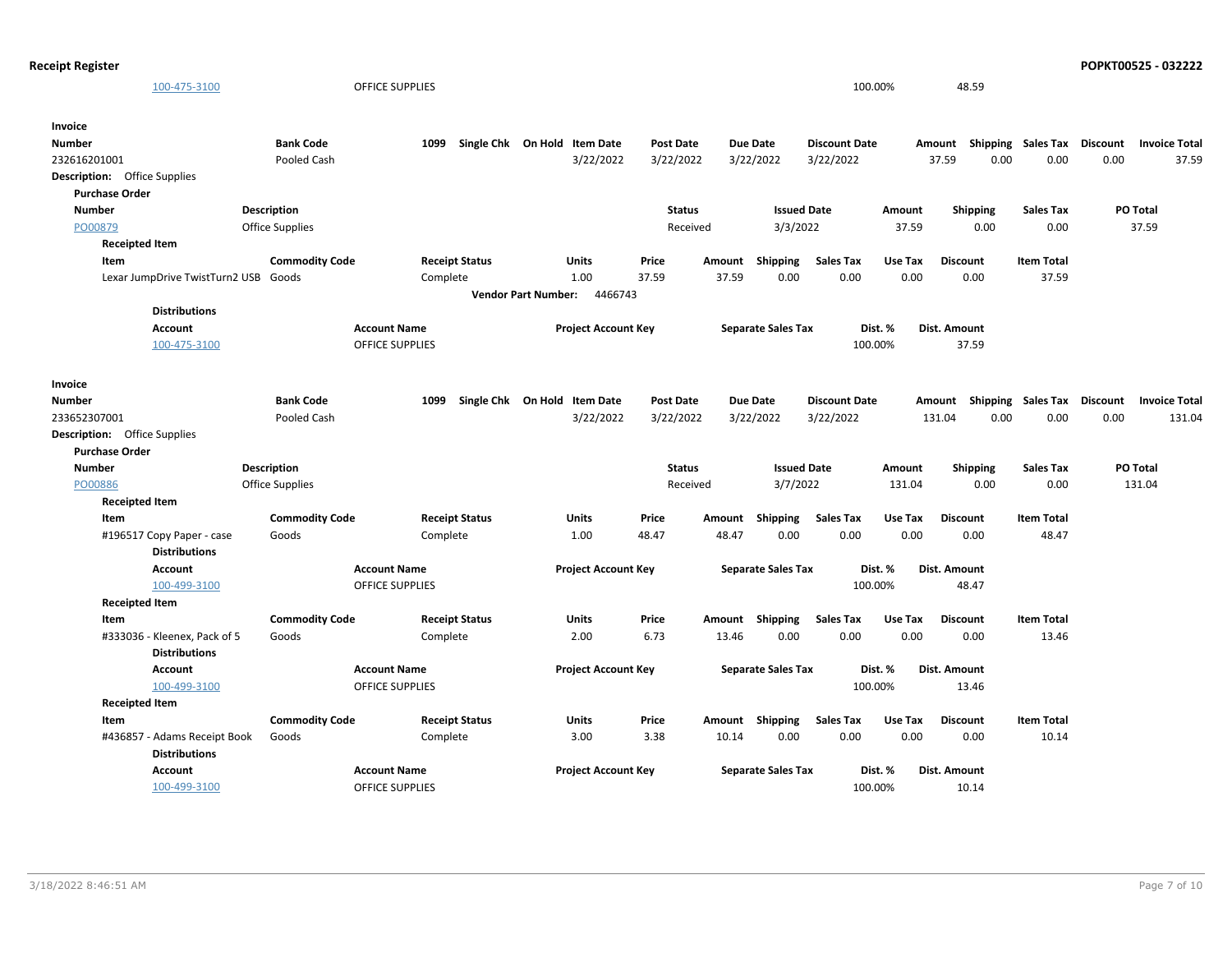| <b>Receipted Item</b>               |                                         |                        |                        |                       |                              |                  |                           |                           |                      |               |                     |                           |                 |                      |
|-------------------------------------|-----------------------------------------|------------------------|------------------------|-----------------------|------------------------------|------------------|---------------------------|---------------------------|----------------------|---------------|---------------------|---------------------------|-----------------|----------------------|
| Item                                |                                         | <b>Commodity Code</b>  |                        | <b>Receipt Status</b> | Units                        | Price            |                           | Amount Shipping           | <b>Sales Tax</b>     | Use Tax       | <b>Discount</b>     | <b>Item Total</b>         |                 |                      |
|                                     | #605004 Shipping Tape / Dispense Goods  |                        |                        | Complete              | 2.00                         | 13.70            | 27.40                     | 0.00                      | 0.00                 | 0.00          | 0.00                | 27.40                     |                 |                      |
|                                     | <b>Distributions</b>                    |                        |                        |                       |                              |                  |                           |                           |                      |               |                     |                           |                 |                      |
|                                     | <b>Account</b>                          |                        | <b>Account Name</b>    |                       | <b>Project Account Key</b>   |                  |                           | <b>Separate Sales Tax</b> |                      | Dist. %       | <b>Dist. Amount</b> |                           |                 |                      |
|                                     | 100-499-3100                            |                        | <b>OFFICE SUPPLIES</b> |                       |                              |                  |                           |                           |                      | 100.00%       | 27.40               |                           |                 |                      |
| <b>Receipted Item</b>               |                                         |                        |                        |                       |                              |                  |                           |                           |                      |               |                     |                           |                 |                      |
| Item                                |                                         | <b>Commodity Code</b>  |                        | <b>Receipt Status</b> | Units                        | Price            | Amount                    | <b>Shipping</b>           | <b>Sales Tax</b>     | Use Tax       | <b>Discount</b>     | <b>Item Total</b>         |                 |                      |
|                                     | #808907 ACCO Jumbo Paper Clips Goods    |                        |                        | Complete              | 2.00                         | 12.79            | 25.58                     | 0.00                      | 0.00                 | 0.00          | 0.00                | 25.58                     |                 |                      |
|                                     | <b>Distributions</b>                    |                        |                        |                       |                              |                  |                           |                           |                      |               |                     |                           |                 |                      |
|                                     | <b>Account</b>                          |                        | <b>Account Name</b>    |                       | <b>Project Account Key</b>   |                  |                           | <b>Separate Sales Tax</b> |                      | Dist. %       | Dist. Amount        |                           |                 |                      |
|                                     | 100-499-3100                            |                        | <b>OFFICE SUPPLIES</b> |                       |                              |                  |                           |                           |                      | 100.00%       | 25.58               |                           |                 |                      |
| <b>Receipted Item</b>               |                                         |                        |                        |                       |                              |                  |                           |                           |                      |               |                     |                           |                 |                      |
| Item                                |                                         | <b>Commodity Code</b>  |                        | <b>Receipt Status</b> | Units                        | Price            | Amount                    | Shipping                  | <b>Sales Tax</b>     | Use Tax       | <b>Discount</b>     | <b>Item Total</b>         |                 |                      |
|                                     | #896304 Sharpie Highlighter - Pin Goods |                        |                        | Complete              | 1.00                         | 5.99             | 5.99                      | 0.00                      | 0.00                 | 0.00          | 0.00                | 5.99                      |                 |                      |
|                                     | <b>Distributions</b>                    |                        |                        |                       |                              |                  |                           |                           |                      |               |                     |                           |                 |                      |
|                                     | Account                                 |                        | <b>Account Name</b>    |                       | <b>Project Account Key</b>   |                  |                           | <b>Separate Sales Tax</b> |                      | Dist. %       | Dist. Amount        |                           |                 |                      |
|                                     | 100-499-3100                            |                        | <b>OFFICE SUPPLIES</b> |                       |                              |                  |                           |                           |                      | 100.00%       | 5.99                |                           |                 |                      |
|                                     |                                         |                        |                        |                       |                              |                  |                           |                           |                      |               |                     |                           |                 |                      |
| Invoice                             |                                         |                        |                        |                       |                              |                  |                           |                           |                      |               |                     |                           |                 |                      |
| Number                              |                                         | <b>Bank Code</b>       |                        | 1099                  | Single Chk On Hold Item Date | <b>Post Date</b> |                           | <b>Due Date</b>           | <b>Discount Date</b> |               |                     | Amount Shipping Sales Tax | <b>Discount</b> | <b>Invoice Total</b> |
| 233652943001                        |                                         | Pooled Cash            |                        |                       | 3/22/2022                    | 3/22/2022        |                           | 3/22/2022                 | 3/22/2022            |               | 6.79                | 0.00<br>0.00              | 0.00            | 6.79                 |
| <b>Description:</b> Office Supplies |                                         |                        |                        |                       |                              |                  |                           |                           |                      |               |                     |                           |                 |                      |
| <b>Purchase Order</b>               |                                         |                        |                        |                       |                              |                  |                           |                           |                      |               |                     |                           |                 |                      |
| <b>Number</b>                       |                                         | <b>Description</b>     |                        |                       |                              | <b>Status</b>    |                           | <b>Issued Date</b>        |                      | <b>Amount</b> | <b>Shipping</b>     | <b>Sales Tax</b>          | PO Total        |                      |
| PO00886                             |                                         | <b>Office Supplies</b> |                        |                       |                              | Received         |                           | 3/7/2022                  |                      | 6.79          | 0.00                | 0.00                      |                 | 6.79                 |
| <b>Receipted Item</b>               |                                         |                        |                        |                       |                              |                  |                           |                           |                      |               |                     |                           |                 |                      |
| Item                                |                                         | <b>Commodity Code</b>  |                        | <b>Receipt Status</b> | Units                        | Price            | Amount                    | <b>Shipping</b>           | <b>Sales Tax</b>     | Use Tax       | <b>Discount</b>     | <b>Item Total</b>         |                 |                      |
|                                     | #879504 2000 Plus stamp refill in Goods |                        |                        | Complete              | 1.00                         | 6.79             | 6.79                      | 0.00                      | 0.00                 | 0.00          | 0.00                | 6.79                      |                 |                      |
|                                     | <b>Distributions</b>                    |                        |                        |                       |                              |                  |                           |                           |                      |               |                     |                           |                 |                      |
|                                     | Account                                 |                        | <b>Account Name</b>    |                       | <b>Project Account Key</b>   |                  |                           | <b>Separate Sales Tax</b> |                      | Dist. %       | Dist. Amount        |                           |                 |                      |
|                                     | 100-499-3100                            |                        | <b>OFFICE SUPPLIES</b> |                       |                              |                  |                           |                           |                      | 100.00%       | 6.79                |                           |                 |                      |
|                                     |                                         |                        |                        |                       |                              |                  |                           |                           |                      |               |                     |                           |                 |                      |
|                                     |                                         |                        |                        |                       |                              |                  |                           |                           |                      |               |                     |                           |                 |                      |
| Invoice                             |                                         |                        |                        |                       |                              |                  |                           |                           |                      |               |                     |                           |                 |                      |
| <b>Number</b>                       |                                         | <b>Bank Code</b>       |                        | 1099                  | Single Chk On Hold Item Date | <b>Post Date</b> |                           | <b>Due Date</b>           | <b>Discount Date</b> |               |                     | Amount Shipping Sales Tax | Discount        | <b>Invoice Total</b> |
| 233653860001                        |                                         | Pooled Cash            |                        |                       | 3/22/2022                    | 3/22/2022        |                           | 3/22/2022                 | 3/22/2022            |               | 5.76                | 0.00<br>0.00              | 0.00            | 5.76                 |
| <b>Description:</b> Office Supplies |                                         |                        |                        |                       |                              |                  |                           |                           |                      |               |                     |                           |                 |                      |
| <b>Purchase Order</b>               |                                         |                        |                        |                       |                              |                  |                           |                           |                      |               |                     |                           |                 |                      |
| Number                              |                                         | <b>Description</b>     |                        |                       |                              | <b>Status</b>    |                           | <b>Issued Date</b>        |                      | Amount        | Shipping            | <b>Sales Tax</b>          | PO Total        |                      |
| PO00885                             |                                         | <b>Office Supplies</b> |                        |                       |                              |                  | <b>Partially Received</b> | 3/4/2022                  |                      | 5.76          | 0.00                | 0.00                      |                 | 5.76                 |
| <b>Receipted Item</b>               |                                         |                        |                        |                       |                              |                  |                           |                           |                      |               |                     |                           |                 |                      |
| Item                                |                                         | <b>Commodity Code</b>  |                        | <b>Receipt Status</b> | Units                        | Price            |                           | Amount Shipping           | <b>Sales Tax</b>     | Use Tax       | <b>Discount</b>     | <b>Item Total</b>         |                 |                      |
| Letter File Folders                 |                                         | Goods                  |                        | Complete              | 1.00                         | 5.76             | 5.76                      | 0.00                      | 0.00                 | 0.00          | 0.00                | 5.76                      |                 |                      |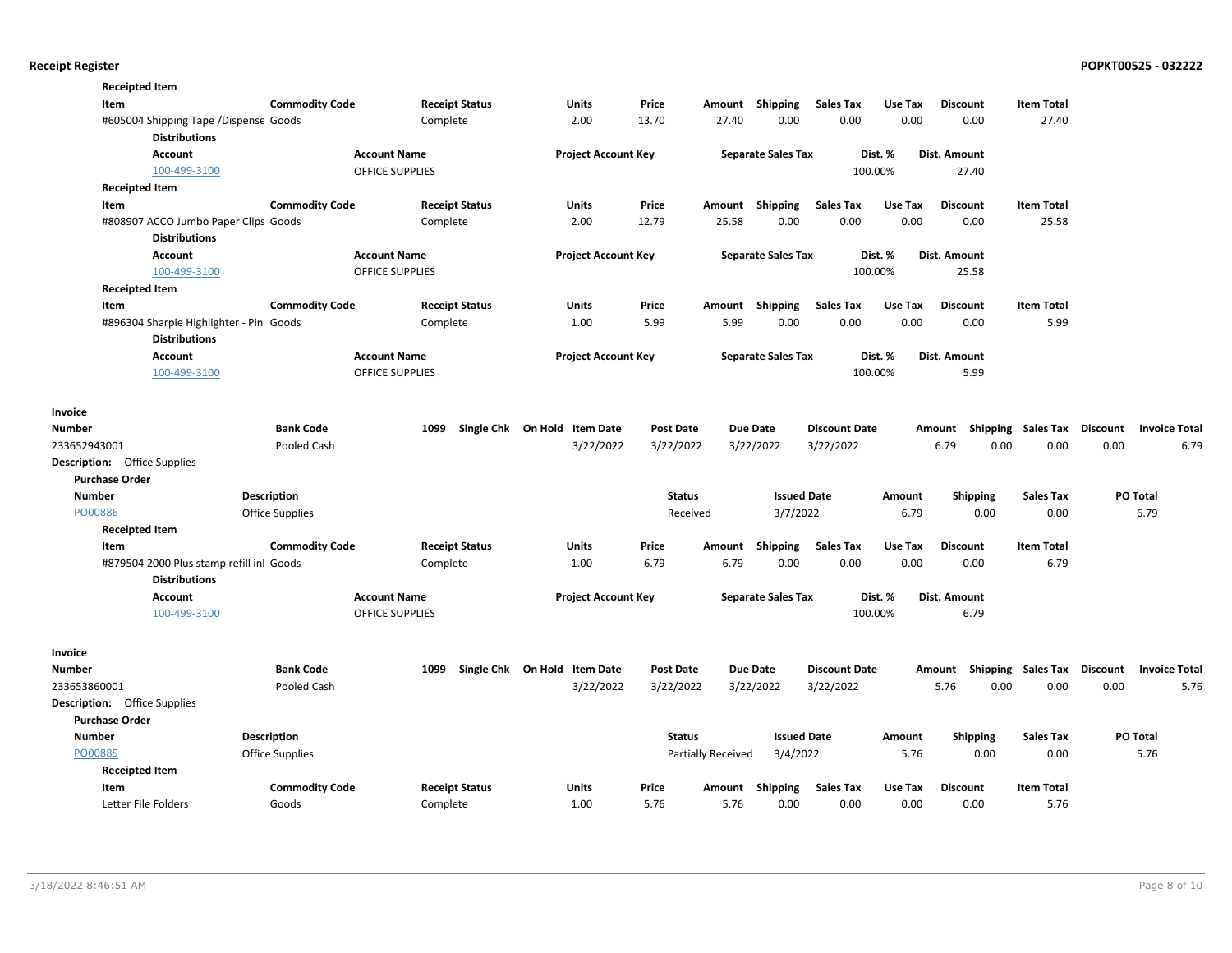|                                     | <b>Distributions</b>  |                       |                        |                              |               |                        |                           |                      |         |                 |                    |                               |                      |
|-------------------------------------|-----------------------|-----------------------|------------------------|------------------------------|---------------|------------------------|---------------------------|----------------------|---------|-----------------|--------------------|-------------------------------|----------------------|
|                                     | <b>Account</b>        |                       | <b>Account Name</b>    | <b>Project Account Key</b>   |               |                        | <b>Separate Sales Tax</b> | Dist. %              |         | Dist. Amount    |                    |                               |                      |
|                                     | 100-591-3100          |                       | <b>OFFICE SUPPLIES</b> |                              |               |                        |                           | 100.00%              |         | 5.76            |                    |                               |                      |
| Invoice                             |                       |                       |                        |                              |               |                        |                           |                      |         |                 |                    |                               |                      |
| <b>Number</b>                       |                       | <b>Bank Code</b>      | 1099                   | Single Chk On Hold Item Date | Post Date     | Due Date               |                           | <b>Discount Date</b> |         | Amount          | Shipping Sales Tax | Discount                      | <b>Invoice Total</b> |
| 233656497001                        |                       | Pooled Cash           |                        | 3/22/2022                    | 3/22/2022     | 3/22/2022              |                           | 3/22/2022            |         | 13.99<br>0.00   | 0.00               | 0.00                          | 13.99                |
| <b>Description:</b> Office Supplies |                       |                       |                        |                              |               |                        |                           |                      |         |                 |                    |                               |                      |
| <b>Purchase Order</b>               |                       |                       |                        |                              |               |                        |                           |                      |         |                 |                    |                               |                      |
| Number                              |                       | Description           |                        |                              | <b>Status</b> |                        | <b>Issued Date</b>        |                      | Amount  | <b>Shipping</b> | <b>Sales Tax</b>   |                               | <b>PO Total</b>      |
| PO00885                             |                       | Office Supplies       |                        |                              |               | Partially Received     | 3/4/2022                  |                      | 13.99   | 0.00            | 0.00               |                               | 13.99                |
|                                     | <b>Receipted Item</b> |                       |                        |                              |               |                        |                           |                      |         |                 |                    |                               |                      |
| Item                                |                       | <b>Commodity Code</b> | <b>Receipt Status</b>  | Units                        | Price         | Amount                 | <b>Shipping</b>           | Sales Tax            | Use Tax | <b>Discount</b> | <b>Item Total</b>  |                               |                      |
|                                     | Legal File Folders    | Goods                 | Complete               | 1.00                         | 13.99         | 13.99                  | 0.00                      | 0.00                 | 0.00    | 0.00            | 13.99              |                               |                      |
|                                     | <b>Distributions</b>  |                       |                        |                              |               |                        |                           |                      |         |                 |                    |                               |                      |
|                                     | <b>Account</b>        |                       | <b>Account Name</b>    | <b>Project Account Key</b>   |               |                        | <b>Separate Sales Tax</b> | Dist. %              |         | Dist. Amount    |                    |                               |                      |
|                                     | 100-591-3100          |                       | <b>OFFICE SUPPLIES</b> |                              |               |                        |                           | 100.00%              |         | 13.99           |                    |                               |                      |
|                                     |                       |                       |                        |                              |               |                        |                           |                      |         |                 |                    |                               |                      |
|                                     |                       |                       |                        |                              |               |                        |                           |                      |         |                 |                    |                               |                      |
| <b>Packet Totals</b>                |                       |                       |                        |                              |               |                        |                           |                      |         |                 |                    |                               |                      |
| Vendors: 5                          | Invoices: 16          | Purchase Orders: 16   |                        | Amount: 6,802.80             |               | <b>Shipping: 29.42</b> |                           | Tax: 0.00            |         | Discount: 0.00  |                    | <b>Total Amount: 6,832.22</b> |                      |